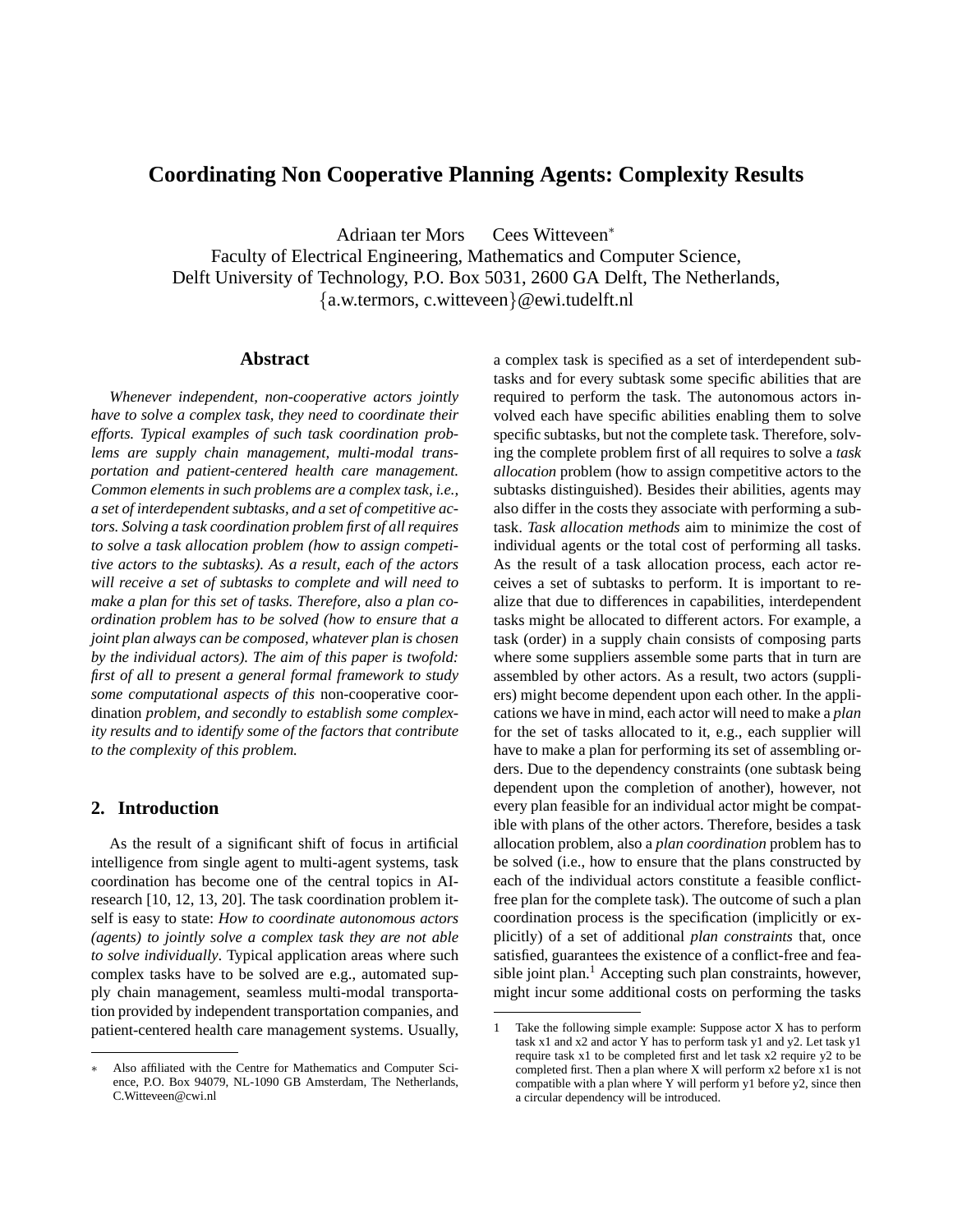already accepted by an actor. For example, plans satisfying such an additional constraint might be more costly than plans without. Therefore, we should also provide a method to allocate plan constraints to actors that takes into account these cost factors. Finally, we have to take into account that in some cases both processes (task allocation and plan coordination) cannot be solved independently from each other: a (nearly) optimal task allocation process might induce such large costs on the acceptance of plan coordination that the total costs are more than the total costs based on an inferior task allocation. Therefore, a careful integration of task allocation and plan coordination methods is called for in order to minimize the costs for the actors involved.

Although quite a number of studies have concentrated on approaches to task allocation in multi-agent systems (cf.[15, 16, 19]) and its relations to combinatorial optimization problems (c.f. [9]), in most approaches the complex tasks described are rather simple: often they consist of a set of independent subtasks and each of the actors receives one single subtask or a subset of subtasks. Even if the task description is more elaborate like in the Traderbots architecture [4], it is assumed that the set of subtasks does not require an elaborate planning process to execute. Therefore, the problem of identifying planning constraints and the problem of allocating them does not occur in this approach. Furthermore, almost all current approaches to plan coordination assume that tasks already have been allocated and consider plan coordination with respect to already individually completed plans (coordination after planning, cf. [1, 2, 14]), or coordination of partially completed plans (coordination during planning, cf. [3, 5, 6, 11]). In both these coordination approaches, it is taken for granted that the individual agents are prepared to share information about their plans and, if necessary, to adapt and revise their individual plans after they have constructed their plans.

In this paper we concentrate on the coordination of *noncooperative autonomous planning agents*: How to coordinate autonomous planning agents that, although aiming to solve a common planning problem, do not want to be interfered by other agents in *planning* their part of the problem. In particular, this implies that to solve this problem, the individual planning products should allow to compose a joint coordinated solution, *whatever plans will be chosen by the individual agents*. This means that coordination during or after planning is simply not possible: in these cases every non-trivial coordination would imply a proposal for revision of a partial or complete plan of an individual agent and every such a proposal would be rejected by the agent involved. Hence, the only possibility for such non-cooperative planning agents to coordinate is to do so *before* they start to plan.We therefore concentrate on such a coordination *before planning* (cf. [5]) approach.

Our main goals are  $(i)$  to present a formal and general

framework to discuss task allocation and coordination problems,  $(ii)$  to point out the complexity of the resulting coordination problems, and  $(iii)$  to identify some of the factors that influence the complexity of the problem.<sup>2</sup>

Choosing a pre-planning approach to multi-agent planning also enables us to separate the *task-allocation* problem (which agent performs which subtask) from the *planning* problem and to relate it to the plan coordination problem to be discussed. In this sense our approach can be seen to extend current task allocation research approaches as e.g. in [16].

### **3. Introducing the framework**

The formal framework we will introduce is intended to capture the general aspects of task-based planning and coordination of non-cooperative<sup>3</sup> agents. Using this framework, we are able to distinguish the main components of the coordination problem –and their interactions– we are interested in: *(i)* a *complex task* requiring the joint effort of several agents to complete it; *(ii)* a *task assignment* process by means of which each agent obtains a subset of tasks to solve, *(iii)* a *planning process* enabling each agent solves its subset of tasks to complete *(iv)* a *coordination mechanism* by means of which a joint solution (if possible) to the original complex task can be ensured.

**Complex tasks** We distinguish a set of non-cooperative agents  $A = \{A_1, A_2, \ldots, A_n\}$  and a structured set of tasks T, called a complex task. Such a complex task  $T =$  $(T, \rho, \prec)$  consists of a set of tasks  $T = \{t_1, t_2, \ldots t_k\}$  and two relations  $\rho$  and  $\prec$  whose transitive closures specify a partial order on  $T^4$ . The relation  $\prec$  specifies a *precedence*<sup>5</sup> relation between tasks in T,  $t \prec t'$  expressing that  $t'$  cannot start until  $t$  has been completed, i.e., in every plan  $t$  has to be planned to occur before  $t'$ . The relation  $\rho$  is a *refinement* relation that specifies a hierarchical task *decomposition* relation between tasks in the *task network*  $(T, \rho)$  associated with  $\mathcal T$ , closely resembling the way HTN-plans are constructed (see [7]). Specifically, let  $\rho(t) = \{t' \mid t \rho t'\},\$ then  $\rho(t)$  is the set of (sub)tasks that might be used to complete t.

[ A few notes on terminology: (i) we will use  $\sigma^c$  to denote the converse of a relation  $\sigma$ ,  $\sigma^+$  to stand for the *transitive closure* of  $\sigma$ , and  $\sigma^-$  to denote its *transitive reduction*; (*ii*) two relations  $\sigma$  and  $\tau$  are called *equivalent*, de-

<sup>2</sup> Elsewhere, we have discussed some approximation algorithms for achieving pre-planning coordination.

<sup>3</sup> That is, non cooperative with respect to planning

<sup>4</sup> We do not require  $\prec$  and  $\rho$  to be transitively closed and make a distinction between the relation as specified and the relation as induced by its transitive closure.

<sup>5</sup> Note that such a precedence relation can be induced by various other dependency relations like resource dependencies, organizational regulations, etc.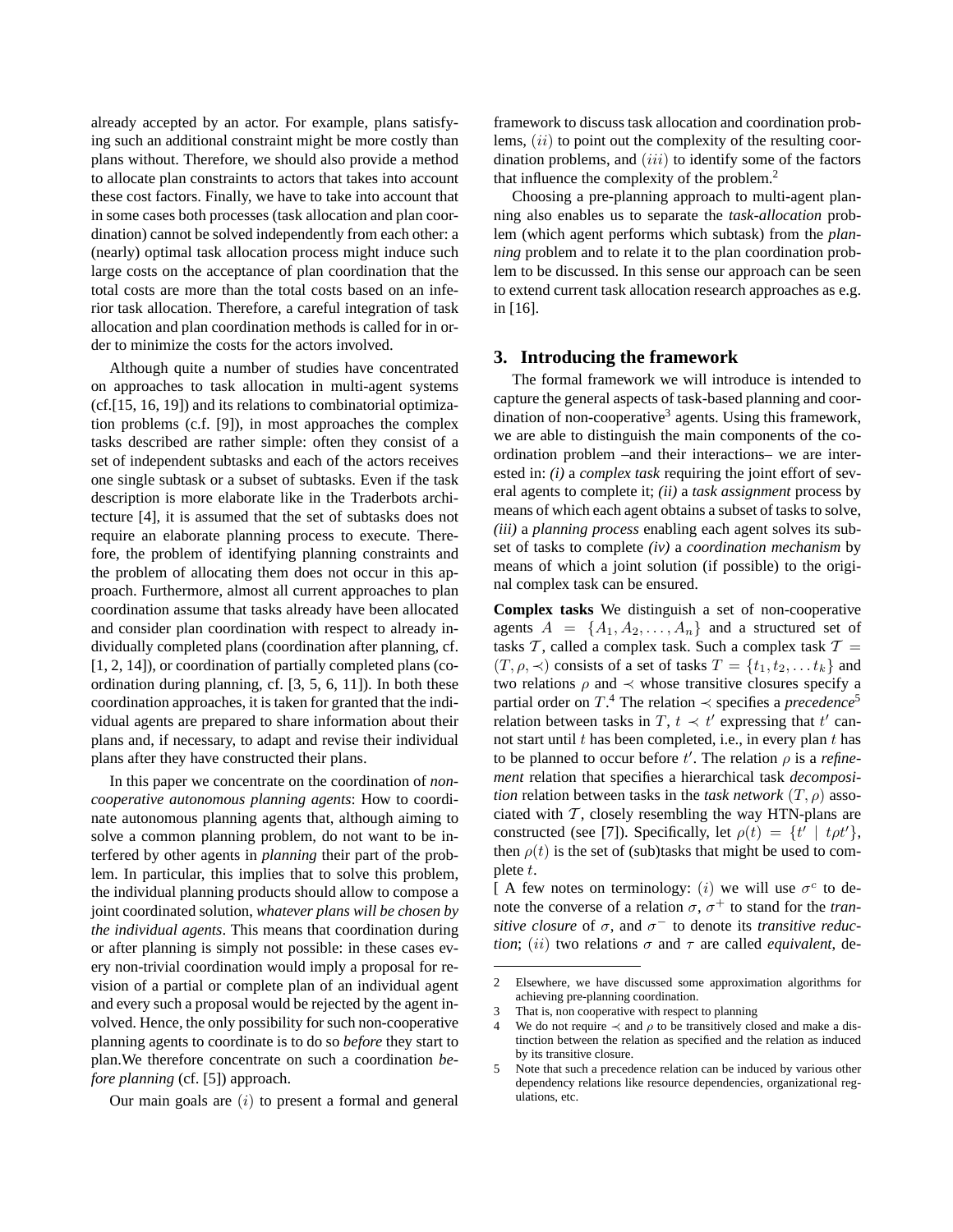noted as  $\tau \equiv \sigma$ , iff  $\tau^+ = \sigma^+$ ; (*iii*) a relation  $\tau$  is said to *extend*  $\sigma$ , denoted by  $\sigma \ll \tau$ , iff  $\sigma^+ \subseteq \tau^+$ .

Furthermore,  $\rho$  consists of two disjoint subsets:  $\rho_{\vee}$ , defining an OR-relation between the subtasks of a task, and  $\rho_{\wedge}$ , defining an AND-relation. We require that for any task t,  $\rho(t)$  is either completely in  $\rho_\vee(t)$ , or completely in  $\rho_{\Lambda}(t)$ . Intuitively, if  $\rho(t) \subseteq \rho_{\Lambda}$ , task t itself is an abstract task. An agent that has to achieve  $t$  might choose to complete  $t$  in its own way without taking notice to its set of subtasks, or by completing every subtask  $t' \in \rho(t)$ ; analogously, if  $\rho(t) \subseteq \rho_{\vee}$ , t can be completed by performing  $t$  (choosing the agents own method to solve it) or by completing one of the subtasks  $t' \in \rho(t)$ . Finally, we require that for any pair of tasks  $t, t', \rho(t) \cap \rho(t') = \emptyset$ , i.e. refinements are unique.

The relations  $\rho$  and  $\prec$  are related as follows: First of all,  $\rho$ 



**Figure 1. A complex task with refinement (**ρ**) and** precedence  $(\prec)$  relations between tasks.  $T_0 =$ {t1, t2} **is the set of initial tasks. Other tasks are refinements of these tasks. Note that**  $\{t_{21}, t_{22}, t_{23}\} =$  $\rho_{\wedge}(t_2)$ , while  $\rho_{\vee}(t_{11}) = \{t_{111}, t_{112}\}.$ 

and  $\prec$  are orthogonal, i.e.,  $\rho^+ \cap (\prec \cup \prec^c)^+) = \emptyset$ : precedence relations only exist between tasks that are not refinements of each other. Secondly, precedences are inherited via refinements, that is, if  $t \prec t'$  then for all  $t_1 \in \rho(t)$  and for all  $t_2 \in \rho(t')$  we have  $t_1 \prec^+ t', t \prec^+ t_2$ and  $t_1 \prec^+ t_2$ . See Figure 1 for an example of a complex task specification.

We now inductively define task completion in a task network  $(T, \rho)$  as follows:

**Definition 3.1 (Task completion)** *A task t in*  $(T, \rho)$  *is said to be* completed *if exactly one of the following conditions holds:*

*1.* t *has been performed directly;*

- 2.  $\emptyset \neq \rho(t) \subseteq \rho_{\vee}$  *and there is a task*  $t' \in \rho(t)$  *that has been completed;*
- 3.  $\emptyset \neq \rho(t) \subseteq \rho_{\wedge}$  *and all tasks*  $t' \in \rho(t)$  *have been completed;*

In Figure 1 for instance, task  $t_{11}$  is completed if either  $t_{11}$  is performed directly, or if  $t_{111}$  is performed, or if  $t_{112}$  is completed by either performing  $t_{112}$  directly, or by performing both  $t_{1121}$  and  $t_{1122}$ .

**Definition 3.2 (Task network completion)** *A task network* (T, ρ) *is said to be completed if every task* t *in the* set of initial tasks  $T_0 = \{t \mid \rho^c(t) = \emptyset\}$  has been com*pleted.*

A task network is thus completed if all 'root' tasks have been completed; in Figure 1, the task network has been completed if both  $t_1$  and  $t_2$  have been completed and these tasks can be completed by e.g. performing the tasks  $t_{111}$ ,  $t_{12}$ ,  $t_{21}$ ,  $t_{221}$ ,  $t_{222}$  and  $t_{23}$ . Note that the model presented here differs from most other hierarchical task frameworks in the sense that we do not restrict the tasks to be performed to the set of leaf-tasks (tasks t for which  $\rho(t) = \emptyset$ ).

**Task allocation** To perform a certain task  $t \in T$ , an agent  $A_i$  must have the capabilities required to perform it. We assume that in the entire multi-agent system,  $m$  distinct capabilities  $c_1, c_2, \ldots, c_m$  can be distinguished. We represent the capabilities of agent  $A_i$  by the vector  $\vec{c}(A_i) = (c_1(A_i), \ldots, c_m(A_i)) \in (\mathbb{N} \cup \{\infty\})^m$ , where  $c_i(A_i)$  specifies how much agent  $A_i$  can *offer* of capability  $c_j$  (we will assume integral quantities). Similarly, the vector  $\vec{c}(t_j) = (c_1(t_j), \dots, c_m(t_j)) \in \mathbb{N}^m$ specifies how much of each capability task  $t_i \in T$  *requires*. An agent  $A_i$  is said to be able to perform a subset of tasks  $T_i \subseteq T$  iff  $\vec{c}(A_i) \ge \sum_{t \in T_i} \vec{c}(t)$  (where  $\vec{x} \ge \vec{y}$ iff for all  $i = 1, \ldots, m$ ,  $x_i \ge y_i$ ). Note that if  $c_i(A_i)$  is finite, the capability is considered to be a *consumable resource* (i.e., fuel, time, or money). If  $c_i(A_i) = \infty$ , we are dealing with a *non-consumable resource* capability  $(i.e.,$  knowledge or a skill).<sup>6</sup> In the following, we will abbreviate the set of agent capability vectors and the set of task capability vectors by  $\vec{c}(A)$  and  $\vec{c}(T)$ , respectively.

A typical *free task instance* is specified as a tuple  $(T, \rho, \prec, A, \vec{c}(A), \vec{c}(T))$ . Such an instance specifies the tasks, their refinement relation, dependencies, and the task as well as the agent capabilities.

To complete the set of tasks T, individual tasks  $t \in T$ have to be assigned to agents. Given a task network  $(T, \rho)$ , first of all we have to define which (subsets of) tasks can be assigned to agents in order to complete  $(T, \rho)$ . Such a set

<sup>6</sup> Such resources are also called *infinite* resources.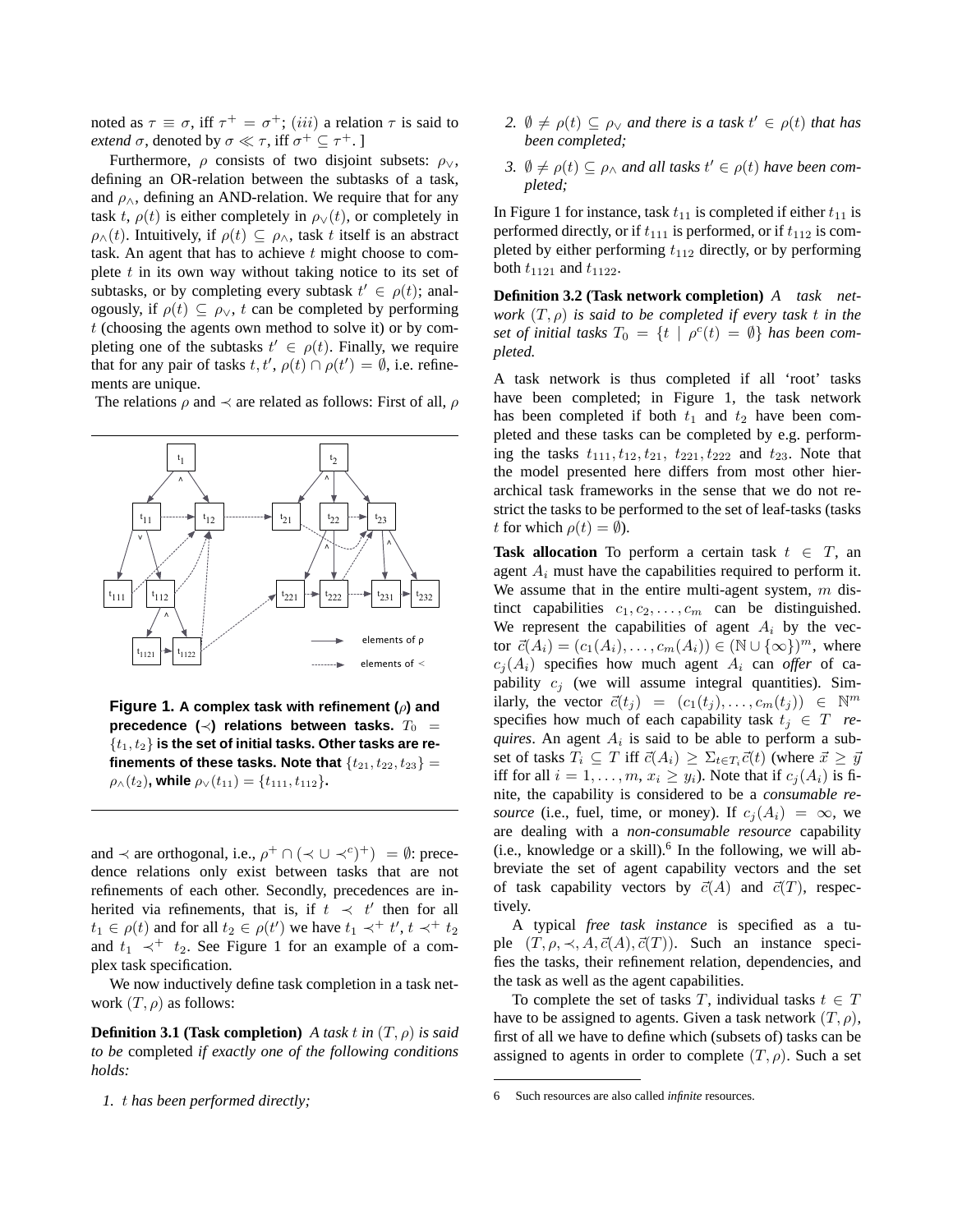$T' \subseteq T$  we call a *candidate assignment set* and is defined as follows:

**Definition 3.3**  $T' \subseteq T$  *is a* candidate assignment set *of*  $(T, \rho)$  *if*  $T'$  satisfies the following requirements:

- *1.*  $T'$  is a  $\rho^+$ -independent subset of T, i.e. if  $t, t' \in T'$  $t$ hen neither  $t\rho^+ t'$  nor  $t' \rho^+ t$  should hold; (it is not al*lowed to perform both a task and one of its (indirect) subtasks);*
- 2. If  $t \in \rho_{\vee}(t')$  for some  $t' \in T$  then  $\rho_{\vee}(t') \cap T' = \{t\})$ *(a unique choice has to be made to complete a task by OR-subtasks);*
- 3.  $(T, \rho)$  *is completed by performing the tasks in*  $T'$  (*cf. Definition 3.1) .*

Referring to Figure 1, the set  $T' = \{t_{111}, t_{12}, t_{21}, t_{221}, t_{222},$  $t_{23}$ } is a candidate assignment set<sup>7</sup>. An *assignment set* is a candidate assignment set T' where every task  $t \in T'$  can be assigned to an agent capable of performing it:

**Definition 3.4 (assignment set)**  $T' \subseteq T$  *is an* assignment set *for a free task instance*  $(T, \rho, \prec, A, \vec{c}(A), \vec{c}(T))$  *if* (i) T 0 *is a candidate assignment set and* (ii) *there exists a*  $partitioning<sup>8</sup>$   $[T'] = [T_1, T_2, \ldots, T_n]$  *of*  $T'$  such that for  $i = 1, \ldots, n$ , agent  $A_i$  is able to perform  $T_i$ , i.e.,  $\vec{c}(A_i) \geq$  $\Sigma_{t \in T_i} \vec{c}(t)$ .

Applying an assignment to a free task instance  $(T, \rho, \prec)$  $(A, \vec{c}(A), \vec{c}(T))$  results in a *fixed task instance*  $([T_i]_{i=1}^n, \prec)$ , A,  $\vec{c}(A), \vec{c}(T)$ ). Since now the refinement relation and the capabilities are no longer needed<sup>9</sup> and agents are characterized by the partition blocks of a  $\rho$ -independent set  $T' \subseteq T$ , we often abbreviate fixed task instances by the tuple  $([T_i]_{i=1}^n, \prec)$ . Without loss of generality we assume every block  $T_i$  to be non-empty.

Intuitively, a complex task  $T$  specifies both alternative ways and minimal restrictions for organizing the completion of T. We mention that these complex tasks can be seen to extend the notion of a *task tree* as introduced by [21].

**Planning** As the result of a task assignment process, in a fixed task instance  $([T_i]_{i=1}^n, \prec)$  the set of precedence constraints  $\prec$  is split up into two disjoint subsets:

1. the set  $\prec_{intra} = \bigcup_{i=1}^{n} \prec_i$  of *intra-agent* constraints, where  $\prec_i = (\prec^+ \cap \bigcup_{i=1}^{n} (T_i \times T_i))^{-1}$  is the set of precedence constraints between tasks assigned to the same agent  $A_i$  and

2. the set of *inter-agent* constraints, i.e., the set of constraints that hold between tasks assigned to different agents:  $\prec_{inter} = (\prec^+ \cap \bigcup_{i \neq j} (T_i \times T_j))$ <sup>-</sup>.

Each agent  $A_i$  then has to solve a subtask  $(T_i, \prec_i)$  generated by the tasks  $T_i$  allocated to it. We assume that in order to complete  $T_i$  each agent has to construct a *plan* (or schedule) for it. We do not make any assumptions about the planning tools used by the agents. Whatever plan/schedule representation the agents (internally) employ, we assume that the plan  $A_i$  develops for  $T_i$  can be represented as a structure  $P_i = (T_i, \pi_i)$  *extending*<sup>10</sup> the dependency structure  $(T_i, \prec_i)$ , i.e.,  $\pi_i^+$  is a partial order such that  $\prec_i \ll \pi_i$ .

**Joint plans** From the perspective of an individual agent, it should be completely autonomous in choosing its plan, i.e. the exact extension  $\pi_i$  of  $\prec_i$ . Due to the presence of the *inter-agent* constraints, however, not every combination of individually developed plans will result in a feasible joint plan. The coordination problem now can be stated as follows: How can we guarantee that every combination of individually generated plans can be combined into a feasible joint plan, without revising them? The answer lies in imposing, prior to planning, additional constraints on the agents' subtasks.

Before we state our coordination problem formally, we first define a *joint plan* of the agents  $A_i$  in a fixed task instance:

**Definition 3.5** *A plan* P *is a joint plan for the task instance*  $([T_i]_{i=1}^n, \prec)$  if  $P = (T', \pi)$ , where  $T' = \bigcup_{i=1}^n T_i$ , and  $\pi^+$ *is a partial order extending*  $\prec$ *, i.e.,*  $\prec \ll \pi$ *.* 

We need to guarantee that individual agents do not need to revise their individual plans  $(T_i, \pi_i)$  when assembling a joint plan from them. That is, the joint plan should *respect* each individual plan:

**Definition 3.6** *A joint plan*  $P = (T', \pi)$  *respects the in* $dividual$  plan  $P_i = (T_i, \pi_i)$  of agent  $A_i$  if  $T_i \subseteq T'$  and  $\pi_i \ll (\pi \cap (T_i \times T_i)).$ 

We don't need to specify exactly how the individual plans are assembled to construct the overall plan. It suffices to consider the case of just joining the individual partial orderings together with the inter-agent constraints:

**Definition 3.7 (Simple joining)** *Given a fixed task instance*  $([T_i]_{i=1}^n, \prec)$  *and a set*  $\{P_i = (T_i, \pi_i) \}_{i=1}^n$  *of individual plans, the* simple joining *of them is the structure*  $J = (\bigcup_{i=1}^n T_i, \pi_J)$ *, where*  $\pi_J \equiv (\prec_{inter} \cup (\bigcup_{i=1}^n \pi_i)).$ 

Now it is not difficult to see that the simple joining exhibits a tell-tale property w.r.t. respecting individual plans: Given a fixed task instance  $([T_i]_{i=1}^n, \prec)$ , there exists a joint plan P for it respecting the individual plans  $P_i = (T_i, \pi_i)$  of the

<sup>7</sup> Observe that a candidate assignment set does not have strict supersets or strict subsets that also are candidate assignment sets. Moreover, if  $\rho = \emptyset$ , there is only one unique candidate assignment set:  $T' = T$ 

<sup>8</sup> Since the agents are planning independently, we only consider *singleagent task assignments* (cf. [9]).

<sup>9</sup> Since it is assumed that each agent is able to complete the tasks assigned to it and no two or more tasks in an assignment set are  $\rho$ -related.

<sup>10</sup> Since a plan  $P_i$  at least has to satisfy all intra-agent constraints  $\prec_i$ .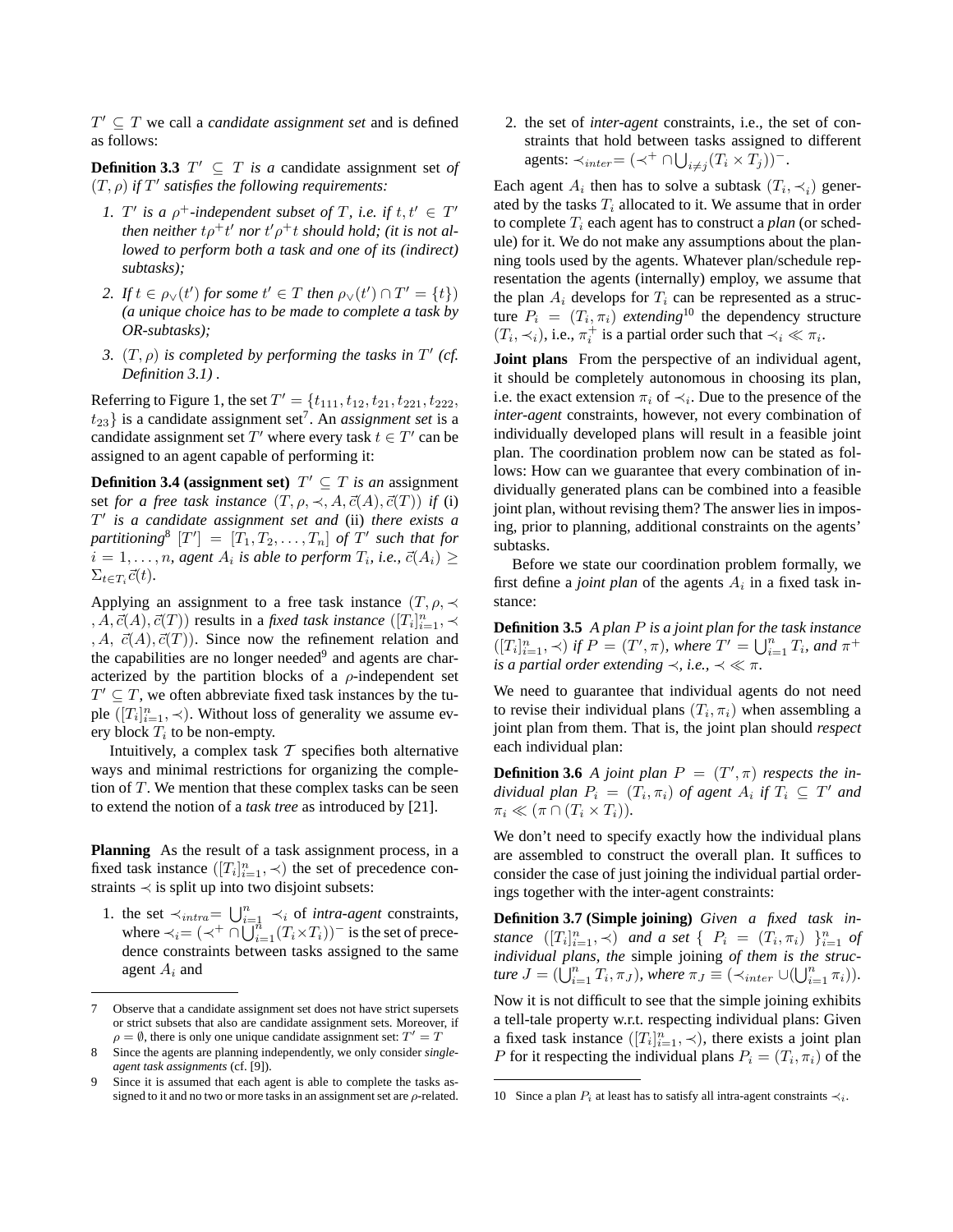

**Figure 2.** A set of interdependent tasks  $T =$  $\{t_1, t_2, t_3, t_4\}$  and two agents  $A_1$  and  $A_2$  each assigned to a part of  $T$  (a). If agent  $A_1$  decides to make a plan where  $t_2$  precedes  $t_1$  and  $A_2$  makes a plan where  $t_3$  precedes  $t_4$  (see b), these plans can**not be combined.**

agents iff the simple joining  $J = (\bigcup_{i=1}^n T_i, \pi_J)$  of them induces a partial ordering of  $T' = \bigcup_{i=1}^{n-1} T_i$ , i.e., if  $\pi_j^+$  is acyclic. So it suffices to concentrate on simple joinings.

#### **4. Coordination problems**

If, for a given fixed task instance, it holds that whatever individual plans are constructed, their simple joining is always acyclic, the instance is said to be *coordinated*. Clearly, coordinated instances guarantee independent planning without the need to revise individual plans. Unfortunately, not every fixed task instance is coordinated and the question arises how to induce this property for every task instance:

**Example 4.1** *Consider two agents*  $A_1$  *and*  $A_2$  *and four tasks*  $T = \{t_1, t_2, t_3, t_4\}$  *(see Figure 2 (a)): The precedence relation*  $\prec$  *is given as*  $\prec$  = {( $t_1, t_3$ ), ( $t_4, t_2$ )}*. Suppose that*  $t_1, t_2$  *are assigned to*  $A_1$  *and*  $t_3, t_4$  *to*  $A_2$ *. Then*  $A_1$  *has to solve the subtask*  $({t_1, t_2}, \emptyset)$ , *while*  $A_2$  *has to solve* ( $\{t_3, t_4\}$ ,  $\emptyset$ )*. Note that*  $\prec_{inter} = \prec$ *. Suppose now*  $A_1$ *chooses a plan where*  $t_2$  *will be performed before*  $t_1$  *and*  $A_2$ *chooses a plan where*  $t_3$  *will be performed before*  $t_4$  *(see Figure 2 (b)). Then there exists no feasible joint plan preserving* ≺ *and the individual plans since the combination of their plans with the inter-agent constraints constitutes a cycle:*  $t_1 \prec t_3 \tau_2 t_4 \prec t_2 \tau_1 t_1$ *, implying that*  $t_1$  *has to be performed before*  $t_1$ *.* 

The solution we propose is to add a *minimum* set of intra-agent precedence constraints (called a *coordination set*) such that the independence-threatening inter-agent constraints are made harmless: Looking back at Example 4.1, a possible solution is to add — prior to planning — an additional constraint, for instance  $t_1 \prec t_2$ , to the set of intra-agents constraints of agent  $A_1$ . Then, whatever plans the agents come up with (respecting their intra-agent constraints, of course), the results can always be combined into an acyclic joint plan: by adding such a coordination set the instance has become a coordinated instance. In general, the solution if to specify, for each agent  $A_i$ , a minimum set  $\Delta_i$ of additional intra-agent constraints such that the resulting instance  $([T_i]_{i=1}^n, \prec \cup \Delta)$ , with  $\Delta = \bigcup_{i=1}^n \Delta_i$ , is a coordinated instance. It is not difficult to show that such a set  $\Delta$ always exists:

**Proposition 4.2** *Let*  $([T_i]_{i=1}^n, \prec)$  *be a fixed task instance. Then there always exists a set*  $\Gamma \subseteq \bigcup_{i=1}^{n} T_i \times T_i$  *such that*  $([T_i]_{i=1}^n, \prec \cup \Gamma)$  *is a fixed task instance that is coordinated.* 

*Proof.* Since  $\prec^+$  is a partial order, there always exists a total ordering  $\prec^*$  of T extending  $\prec^+$ . For each  $T_i$ , let  $\Gamma_i$  be a smallest set of precedence constraints such that  $(\prec_i \cup \Gamma_i)^+ = \prec^* \cap (T_i \times T_i)$  and let  $\Gamma = \bigcup \Gamma_i$ . Clearly,  $(\prec \cup \Gamma)^+ \ll \prec^*$  is a partial order, so  $([T_i]_{i=1}^n, \prec \cup \Gamma)$ is a task instance. Moreover, for every  $i = 1, \ldots, n$ ,  $(\prec_i \cup \Gamma_i)^+$  totally orders  $T_i$ ; hence, for every individual plan  $P_i = (T_i, \pi_i)$  we must have  $\pi_i \equiv (\prec_i \cup \Gamma_i)$ . Hence,  $\prec \cup \bigcup_{i=1}^n \pi_i \equiv \prec \cup \Gamma$  is acyclic and therefore the instance is coordinated.

Given that the set of tasks and precedence constraints is finite, by Proposition 4.2, it follows that there always exists a minimum set  $\Delta \subseteq \bigcup_{i=1}^n T_i \times T_i$  such that  $([T_i]_{i=1}^n, \prec)$  $\cup \Delta$ ) is a task instance that is coordinated.<sup>11</sup> In the following section we will analyze the computational complexity of some variants of the coordination problem and the factors that influence their complexity.

## **5. Complexity results**

We will start with the easiest variant of the coordination problem: to *verify* for a *fixed* task instance whether individual plans always can be joined whatever plans may be composed by the participating agents, i.e., determining whether a task instance is already coordinated:

**FIXED COORDINATION VERIFICATION (FIXCV)** Given a fixed task instance  $([T_i]_{i=1}^n, \prec)$ , is it true that, for every  $i = 1, \ldots, n$ , if the extensions  $\pi_i \subseteq (T_i \times T_i)$  of  $\prec \bigcap (T_i \times T_i)$  are acyclic, then the relation  $\prec \bigcup \bigcup_{i=1}^n \pi_i$ is acyclic as well?

This problem is co-NP complete: it is in co-NP because we can polynomially verify a counter example consisting of a set of agent plans that create a cycle in the joint plan. Determining that no such counter example can be found — the instance is coordinated — is at

<sup>11</sup> Elsewhere ([18]) we have presented a distributed (approximation) algorithm to approximate such a minimum set  $\Delta$  of additional constraints.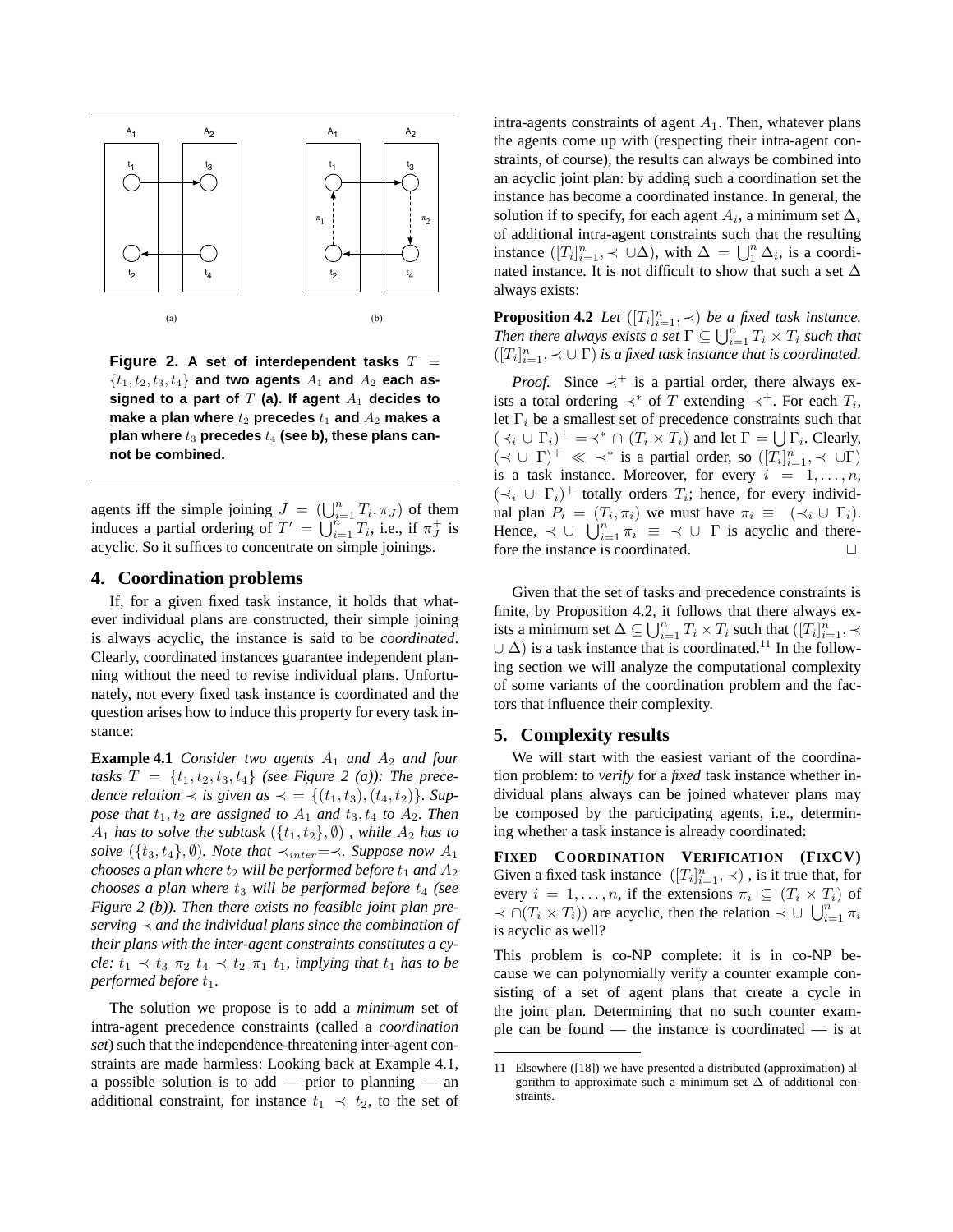least as hard as the NP-complete PATH WITH FORBID-DEN PAIRS (PWFP, see [8]) problem, however.<sup>12</sup>

Going from fixed task instances to free task instances implies the addition of task assignment problems in the coordination verification problem. These task assignment problems constitute an independent factor of complexity as the total complexity goes up one step in the polynomial hierarchy: the following FREECV-problem turns out to be  $\Sigma_2^p$ -complete:

**FREE COORDINATION VERIFICATION (FREECV)** Given a free task instance  $(T, \rho, \prec, A, \vec{c}(A), \vec{c}(T))$  does there exist a single-agent task assignment such that the resulting fixed task instance  $([T_i]_{i=1}^n, \prec)$  is coordinated?

By first guessing a task assignment and then using a FIXCV-oracle for the resulting fixed task instance we could verify a yes-instance in polynomial time. Hence, the problem is in  $\Sigma_2^p$ . Hardness for this class is shown by reducing a  $\Sigma_2^p$ -complete quantified version of the PWFP-problem to it.

It is interesting to note that the problem of finding a suitable single-agent assignment for a free task instance is NP-hard for consumable capabilities<sup>13</sup> and polynomially solvable for non-consumable capabilities. These differences in complexity, however, disappear when these assignment problems interact with the coordination problem: the FREECV-problem turns out to be  $\Sigma_2^p$ -hard for both assignment conditions.

Both verification problems ask whether task instances are coordinated. More complicated coordination problems ask for the existence of bounded sets of precedence constraints (coordination sets) that, when added to a task instance, render it coordinated:

**FIXED COORDINATION (**∃**FIXC)** Given a fixed task instance  $([T_i]_{i=1}^n, \prec)$  and a positive integer<sup>14</sup>  $K > 0$ , does there exist a set  $\Delta \subseteq \bigcup_{i=1}^{n} (T_i \times T_i)$  with  $|\Delta| \leq K$  such that the fixed task instance  $([T_i]_{i=1}^n, \prec \cup \Delta)$  is coordinated?

Intuitively, guessing a coordination set  $\Delta$ , we can verify in polynomial time using a FIXCV-oracle whether the instance  $([T_i]_{i=1}^n, \prec \cup \Delta)$  is coordinated. Since FIXCV∈ co-NPC, it follows that  $\text{FixC} \in \Sigma_2^p$ . Elsewhere, we have shown this ∃FixC problem to be  $\Sigma_2^p$ -complete.

It would be reasonable to assume that one source of complexity of the coordination problem can be attributed to the *number of tasks* each agent receives and — indirectly to the complexity of the single-agent planning problems. This, however, turns out *not* to be the case: even if the single-agent planning problems are trivial, this coordination

problem remains intractable. For example, if each agent receives only two tasks, the ∃FIXC-problem is already co-NP-complete and  $\Sigma_2^p$ -completeness can be proven already for agents having 8 tasks or more.<sup>15</sup>

Since fixed and free variants differ in complexity with respect to the coordination-verification problem, one would expect the same complexity differences to occur between the fixed and free variants of the coordination problem. Consider the following free-variant:

**FREE COORDINATION (**∃**FREEC)** Given a free task instance  $(T, \rho, \prec, A, \vec{c}(A), \vec{c}(T))$  and a positive integer  $K >$ 0, does there exist an assignment of tasks to agents and a coordination set  $\Delta$  with  $|\Delta| \leq K$  such that the resulting fixed task instance  $([T_i]_{i=1}^n, \prec \cup \Delta)$  is coordinated?

Note that it suffices to guess both an assignment and a coordination set  $\Delta$  to verify in polynomial time using a FIXCVoracle that the given instance is a yes-instance. Therefore, the problem is no harder than the∃ FIXC-problem. Hence, the additional task of producing an assignment does not increase the complexity of the problem in an essential way.

It turns out the most difficult coordination problems have to do with guaranteeing that *every* assignment of agents to tasks results in a coordinated task instance if we are allowed to add at most  $K$ -constraints:

**FREE FOR ALL COORDINATION (**∀**FREEC)** Given a free task instance  $(T, \rho, \prec, A, \vec{c}(A), \vec{c}(T))$  and a positive integer  $K > 0$ , is it true that for every feasible assignment of tasks to agents, there exists a coordination set  $\Delta \subseteq \bigcup_{i=1}^n (T_i \times T_i)$ with  $|\Delta| \leq K$  such that the instance  $([T_i]_{i=1}^n, \prec \cup \Delta)$  is coordinated?

By guessing an assignment and using a  $\Sigma_2^p$ -oracle for the resulting ∃FIXC -problem, we can verify a counter-example in polynomial time. Hence, the problem is in  $\Pi_3^p$  and also turns out to be complete for this class, too.

#### **6. Discussion**

We have introduced a task-based framework to discuss some computational aspects of a coordination problem for non-cooperative agents. We have analyzed the computational complexity of some variants of this problem and discussed some factors and their interaction contributing to this complexity. Although these problems turn out to be intractable for already simple task instances, elswhere we have shown that reasonable solutions can be obtained by adding (nearly minimal) sets of additional constraints.

To conclude this paper, we would like to point out some broader perspectives on the approach to the coordination problem(s) as we discussed above.

First of all, our pre-planning coordination problem can be viewed both as a *decomposition problem* as well as a *re-*

<sup>12</sup> Due to lack of space, all complexity proofs have been omitted. For details consult [17].

<sup>13</sup> By reduction from e.g. PARTITION.

<sup>14</sup> Note that for  $K = 0$  this problem is equivalent to FIXCV.

<sup>15</sup> So we have still a complexity gap between 2 and 8 tasks per agent.